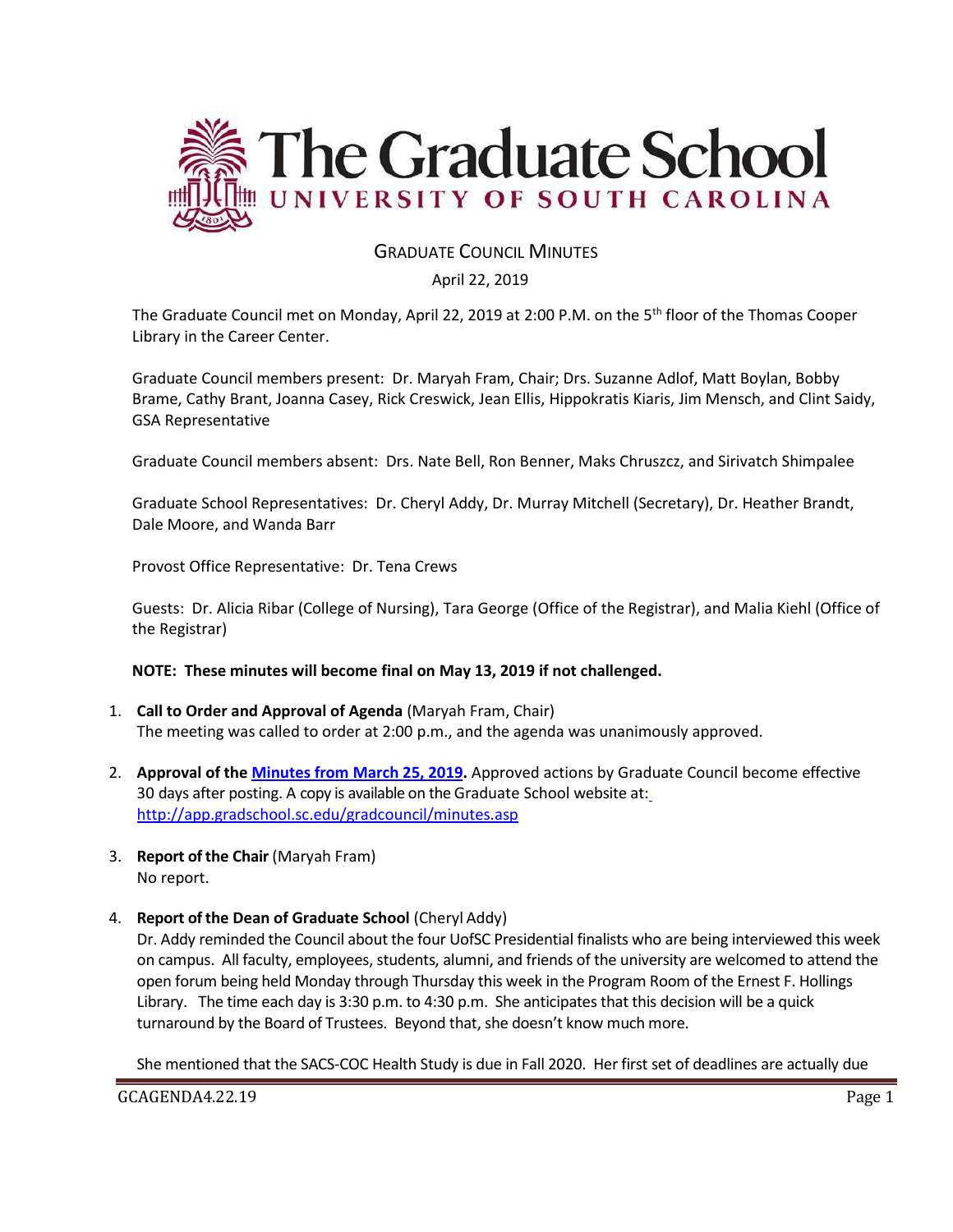next week. She will use institutional data where possible. Two areas that she touches the most are the standards related to faculty and to the set of standards regarding academic programs. With regard to faculty, it is more related to faculty qualifications. One of the most important things related to this study is having policies and procedures in place to support the regulations that we have. She sees the Bulletin revisions as a significant part of this and stated that the revisions must take high priority next year as we have not made much progress this year towards the required updates. The Bulletins must be accurate by Fall 2020.

The Doctoral Hooding will be held May  $11<sup>th</sup>$  at 1:00 in the Koger Center. Dr. Pastides will be the speaker for the graduate hooding and the entire set of commencements as everyone wants to hear his farewell speeches. The estimated number of doctoral graduates for this spring is 161 who are eligible to participate. The number expected to take part in the ceremony is 140. The numbers have been increasing each term over the last two years quite possibly due to the number of EDDs participating in the actual commencement.

## 5. **Report of the Secretary of the Graduate Council** (Murray Mitchell)

Dr. Mitchell informed the Council that he had been unable to make time to meet with the Policies and Practices Committee; so, there will be a slight delay in getting to this very important language surrounding transfers.

It is time to renew a plea for nominees for Graduate Council. As you know, members serve overlapping 3 year terms to facilitate some continuity to the business of Graduate Education. We try to ensure representation across colleges. For those of you cycling off of the Council, please consider nominating a colleague who is qualified, interested, willing and available the  $4<sup>th</sup>$  Monday of each month, from 2:00 p.m. to about 4:00 p.m. (allowing time for travel).

A graduate director meeting will be held on Thursday, April 25, at 2:30 p.m. in the Close-Hipp Building, Room 584. There are currently 33 individuals registered. All are welcome. There is a sign up available at: [https://www.signupgenius.com/go/5080D45A5A62FA5FA7-spring.](https://www.signupgenius.com/go/5080D45A5A62FA5FA7-spring)

He received a question surrounding the potential to include a title for Independent Studies on students' transcripts--similar to how Special Topics titles appear on students' transcripts. Discussion followed where members indicated that when the form is submitted to the Registrar, with a title, that title does indeed appear on the student transcript.

## 6. **Report on Professional Development** (Heather Brandt)

Dr. Brandt reported that the Bridge Humanities Corps is a program for ABDs and newly minted PhDs in the Humanities, organized by the College of Arts and Sciences, Graduate School, and the Provost's Office. The program will be beginning its fourth year and provides advanced pedagogical and professional development training. Corps members teach SAEL 200 or its Carolina Core equivalents. The program is directed by Dr. Cynthia Davis and herself. They had 27 total applicants for the 2019-2020 Bridge Humanities Corps, which is the largest number in the history of the program. Newly minted PhD applications (n=15) were slightly higher than ABD applications (n=12). They have applicants from 10 departments. The most applicants (n=5) were from English. Dr. Davis is convening a small review committee consisting of representatives from selected applicant departments to review and discuss applications. Recipients will be announced in early May.

#### **Bridge Humanities Corps, 2019-2020**

GCAGENDA4.22.19 Page 2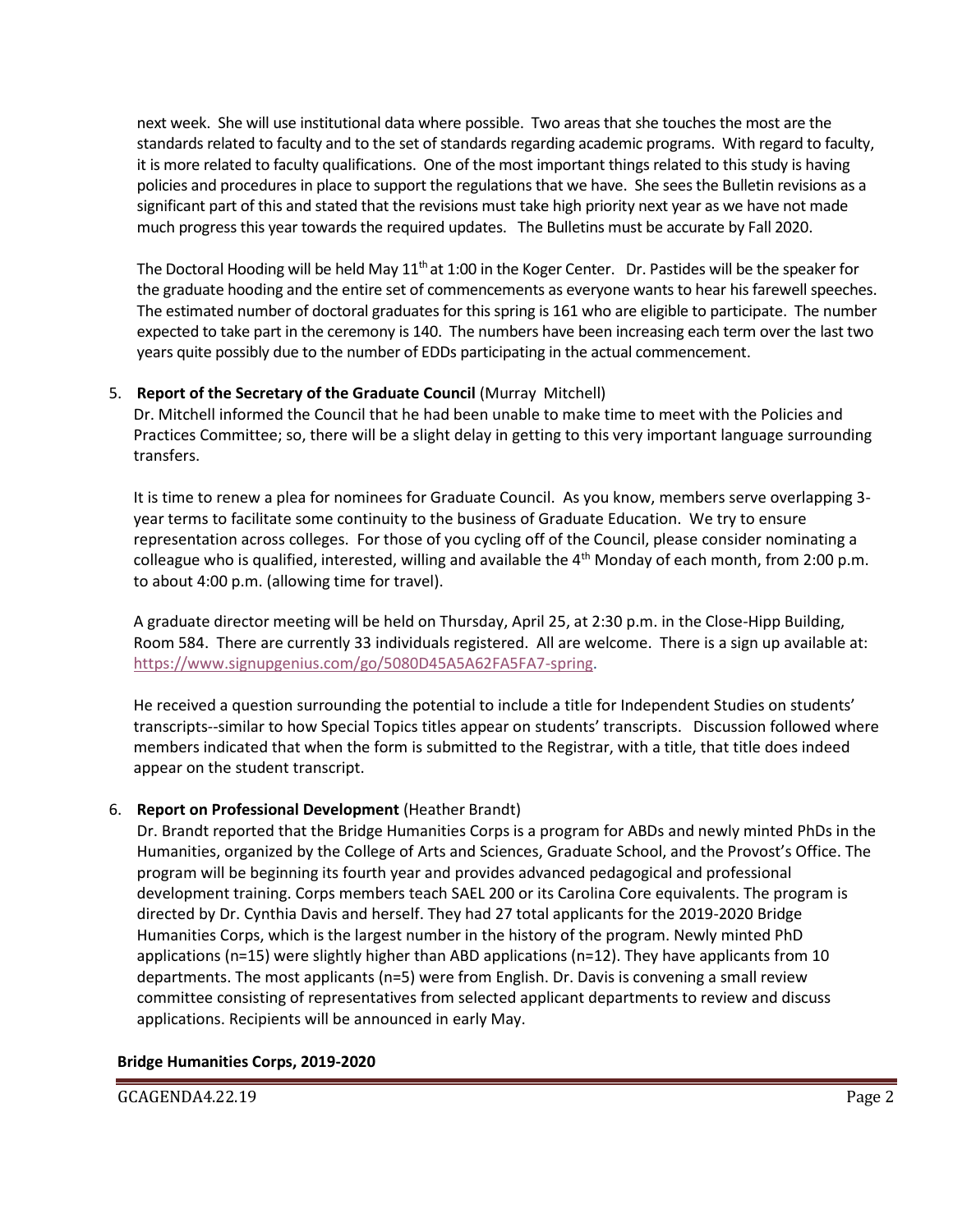#### **Applicant Type by Department**

| <b>Department</b>               | <b>ABD</b> | <b>Newly</b><br><b>Minted PhD</b> |
|---------------------------------|------------|-----------------------------------|
| Anthropology                    | 2          | 1                                 |
| Comparative Literature          | 0          | 1                                 |
| English                         | 4          | 1                                 |
| History                         | 3          | 3                                 |
| Languages, Literatures, Culture | 1          | 1                                 |
| Linguistics                     | 1          | 1                                 |
| Music                           | 0          | 1                                 |
| Philosophy                      | 0          | 3                                 |
| <b>Political Science</b>        | 1          | 2                                 |
| Sociology                       | n          | 1                                 |
| TOTALS                          | 12         | 15                                |

#### 7. **Report of the Graduate Student Association Representative** (Clint Saidy)

Clint gave a very detailed update to the Council on the results of the UofSC Graduate Student Stipend Survey that GSA proposed to graduate assistants across the campus. This report provoked much discussion not only about graduate assistants but also about how so many graduate students in general feel like they have not been properly orientated by their departments about a plethora of program or graduate school requirements and valuable resources.

Clint also updated the Council on the results from the GSA officer elections for 2019-2020 that were held recently:

- President Anna Cofie
- Vice President Nick Vera
- Treasurer Moutoshi Saha
- Graduate Council Representative Jennifer Mandelbaum
- 8. **Report of the Academic Policy and Practices Committee** (Tom Regan) No report.
- 9. **Report of the 500/600 Level Courses, Distributed Learning and Special Topics Courses** (Murray Mitchell)

This report is presented to Council for informational purposes only; no action is necessary.

#### **500/600 Level Courses**

None at this time.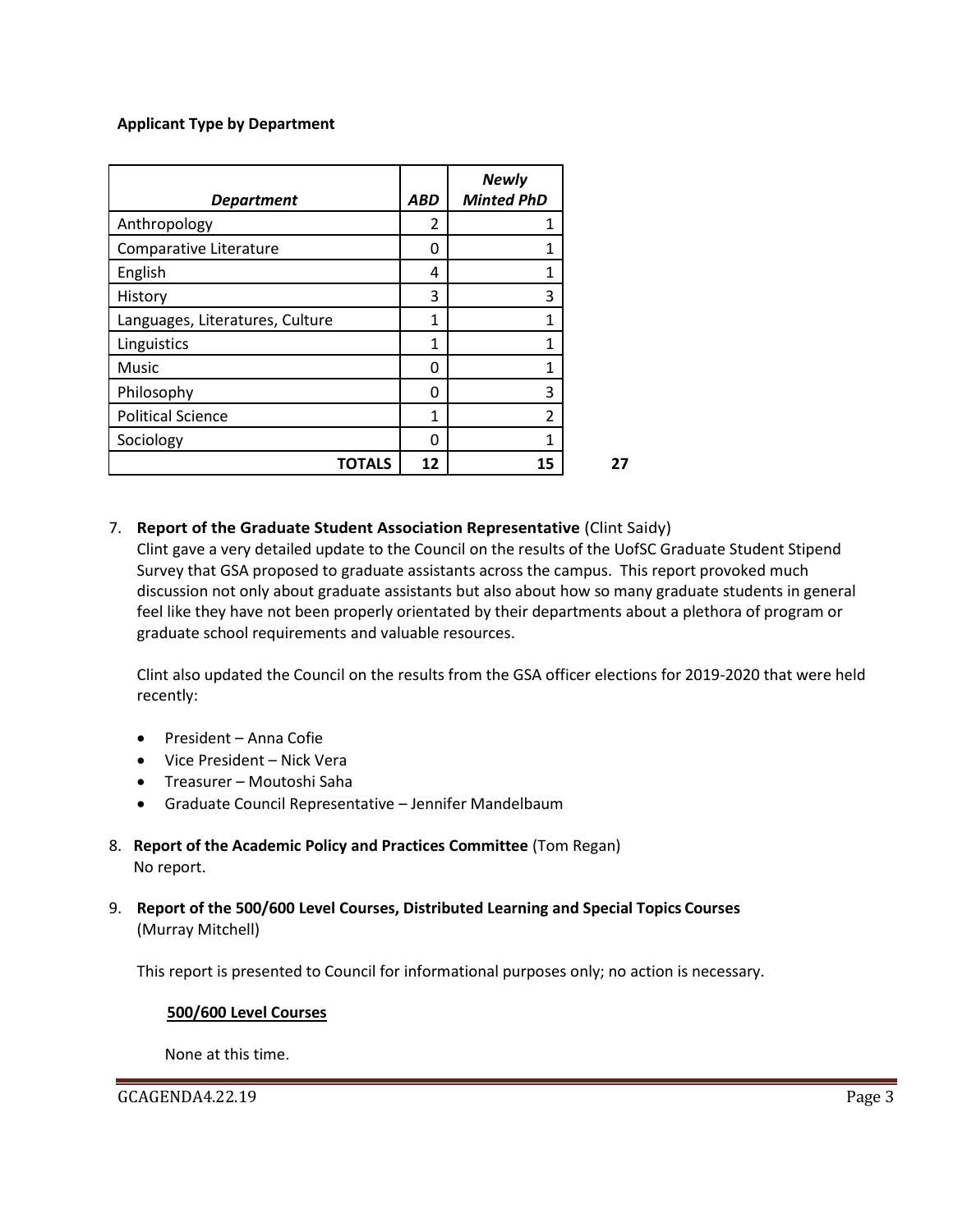#### **Distributed Learning Proposals**

**ECIV 790** (3) Advanced Technologies for Emerging Contaminants in Water Treatment (Fall 2019) **ECIV 790** (3) Boundary Layer Theory and Applications (Fall 2019) **EDEX 580** (3) Direct Instruction in Reading for At-Risk Learners (Summer 2019) **HPEB 640** (3) Behavioral Economics in Public Health (Summer 2019)

# **Special Topics Courses**

**ECIV 790** (3) Advanced Technologies for Emerging Contaminants in Water Treatment (Fall 2019) **ECIV 790** (3) Boundary Layer Theory and Applications (Fall 2019) **GEOG 510** (3) Landscape Ecology & Conservation Biogeography (Fall 2019) **HIST 700** (3) Visions and Revisions of Nature (Fall 2019) **MUED 554** (3) Orff Schulwerk, MLT, & Design Models for Music Learning, PK-Grade 5 (Summer, 2019) **MUSC 544** (3) The Historic Sounds of Columbia (Fall 2019) **MUSC 715** (3) Analysis & Performance (Fall 2019) **MUSC 726** (3) Survey of Analytic Techniques (Fall 2019) **MUSC 726** (3) World Music Analysis (Fall 2019) **MUSC 744** (3) Ethnomusicology: History, Theory, Methods and Education (Fall 2019) **MUSC 744** (3) Music of Brazil (Fall 2019) **MUSC 744** (3) Politics of Listening (Fall 2019)

## 10. **Associate Graduate Faculty Nominations** (Murray Mitchell)

| Name:          | <b>Suzanne Sutton (PhD)</b>         |
|----------------|-------------------------------------|
| Program:       | <b>College of Nursing</b>           |
| Current Title: | <b>Clinical Assistant Professor</b> |
| Term:          | Summer 2019 – Summer 2025           |

## *This nomination was unanimously approved by Graduate Council.*

## 11. **Fellowships and Scholarships Committee** (Jean Ellis)

 Dr. Ellis reported in the last meeting that they had evaluated 79 applications. They finalized the incoming class of 2019 with 10 students. They are as follows:

- Olajide Bamidele, Chemical Engineering
- Alexander Barth, Biological Sciences
- Elizabeth Bodalski, Clinical-Community Psychology
- Ian Campbell, English
- Raja Das Gupta, Epidemiology
- Brandon Farris, Mathematics
- Christopher Howell, Political Science
- Jody Lanza-Gregory, School Psychology
- Alexandra Mayer, Creative Writing (MFA)
- Nina Schriener, Anthropology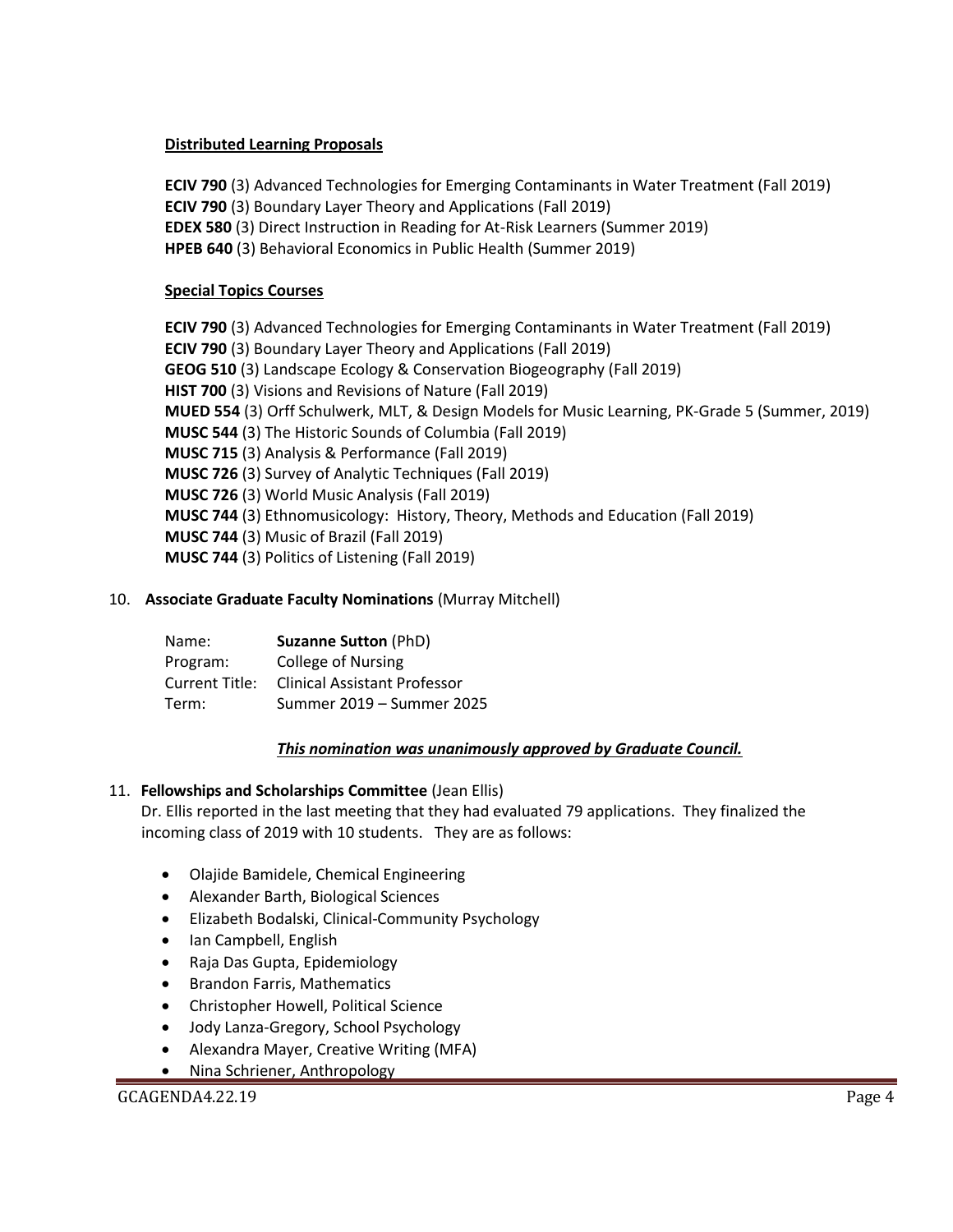**Cecil Scott Trustee Recruiting Fellowship –** offered to nominees in the fields of counseling, psychology, and guidance. There are four (4) \$5,000 one-year recruiting fellowships in this category. Four (4) students have been offered awards and three have confirmed (Olivia Lewis, Emily McClintock, and Thomas Toomey-- all from Counselor Education). One is still pending (Adam Brandt, Counselor Education).

**Rhude Patterson Trustee Recruiting Fellowship -** Offered to women in the humanities and social sciences. There are two (2) \$5,000 one-year recruiting fellowships in this category. Bethany Johnson (History). One more offer is still outstanding – we have an unofficial confirmation.

**Grace Jordan McFadden Professors Program -** formerly African American Professors Program (AAPP), is an initiative that recruits and prepares underrepresented minorities to become college and university professors. The initiative aims to promote and increase diversity in the professoriate.

We received 25 applications, but only 18 were eligible. This is a substantial uptick from previous years – in 2017 and 2018 we only got 10 eligible applications. The Committee is currently reviewing applications.

As reported in the last meeting, the committee is also responsible for current student awards. All students that applied will be notified of acceptances or declines this week (as will the DGS and Program Administrators). The winning students will be honored on Friday at the awards ceremony. Leadership Award: evaluated 3 and awarded 2 Teaching Award: evaluated 10 and awarded 2 Thesis Award: evaluated 1 and awarded 1 Trustee Fellowships: Patterson, Coker, Reeves, Royal, and Parkinson (evaluated 22 and awarded 7)

Lastly, as the chair, she greatly appreciates the hard work of the committee: fellow Graduate Council members Jim Mensh and Nate Bell, and colleagues Kirk Foster (Social Work), Mary Styslinger (Education), and Varsha Kulkarni (Physics). The committee would not function without the support of Wright Culpepper (Graduate School).

## 12. **Report of Science, Math, and Related Professional Programs Committee** (Rick Creswick)

Below is a list of proposals reviewed by the Committee. Each curricular action can be viewed at this Public Agenda review site:

## <https://www.sc.edu/programproposal/agenda/?id=65&code=GCO>

At this Public Agenda link, the individual proposals are not live-linked, but agenda items are listed in alphabetical order. To view the full proposals, GC members and Committee Chairs still need to go to the Committee Review site, and filter for "Committees", then for the "Committee" called "Added to Grad Council agenda."

- **BMSC 757** (8) Family Medicine, Medicine, CCP: Fall 2020
- **BMSC 782** (4) Family Medicine PA Program Practicum 2, Medicine, NCP: Fall 2020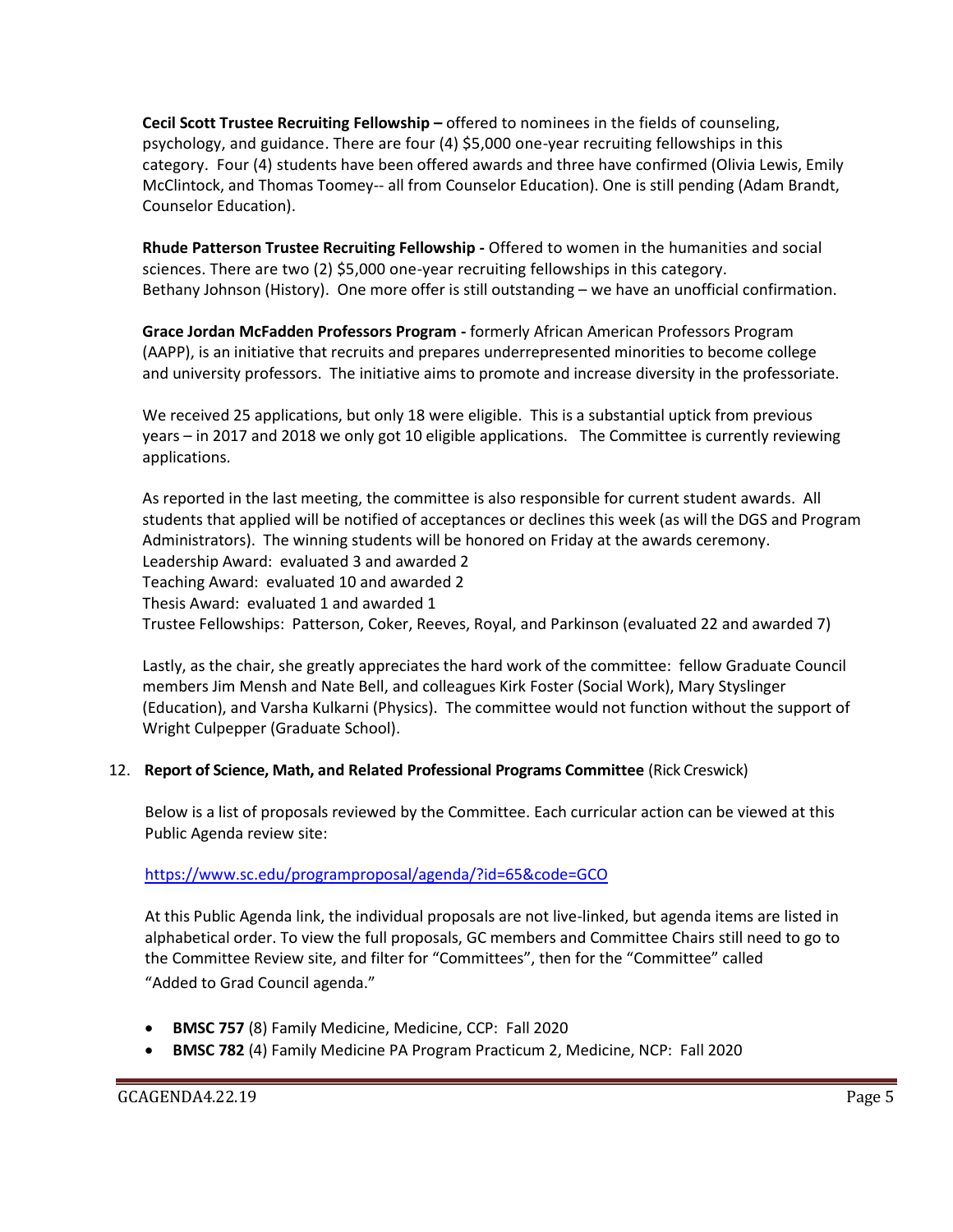- **COMD Major / Degree Program**, MSP in Communication Sciences and Disorders, Public Health, Change to Existing Program: Fall 2020
- **NURS Major / Degree Program**, Master's Entry to Practice (MEPN), Nursing, New Degree Program: Fall 2020
- **NURS 709** (3) Pathophysiological Concepts for Nursing Practice, Nursing, NCP: Summer 2019
- **NURS 712** (3) Health Assessment for Nursing Practice, Nursing, NCP: Summer 2019
- **NURS 713** (4) Nursing Practice Fundamentals, Nursing, NCP: Summer 2019
- **NURS 714** (4) Maternal/Newborn Nursing Practice, Nursing, NCP: Summer 2019
- **NURS 715** (4) Pediatric Nursing Practice, Nursing, NCP: Summer 2019
- **NURS 723** (5) Medical Surgical Nursing Practice I, Nursing, NCP: Summer 2019
- **NURS 726** (5) Medical Surgical Nursing Practice II, Nursing, NCP: Summer 2019
- **NURS 729** (4) Psychiatric Nursing Practice**,** Nursing, NCP: Summer 2019
- **NURS 730** (3) Population Health Nursing, Nursing, NCP: Summer 2019
- **NURS 745** (3) Nursing Ethics, Policy & Advocacy, Nursing, NCP: Summer 2019
- **NURS 746** (3) Informatics, Technology, and Emerging Issues, Nursing, NCP: Summer 2019
- **NURS 748** (3) Care Coordination and Outcomes Management, Nursing, NCP: Summer 2019
- **NURS 750** (3) Transition to Nursing Practice I, Nursing, NCP: Summer 2019
- **NURS 751** (3) Transition to Nursing Practice II, Nursing, NCP: Summer 2019
- **NURS 789** (3) Statistical and Research Methods for Nursing Practice, Nursing, NCP: Summer 2019

## *These proposals were unanimously approved by Graduate Council.*

#### 13. **R**epor**t of the Humanities, Social Sciences, Education, and Related Professional Programs Committee**  (Cathy Brant)

Below is a list of proposals reviewed by the Committee. Each curricular action can be viewed at this Public Agenda review site:

## <https://www.sc.edu/programproposal/agenda/?id=65&code=GCO>

At this Public Agenda link, the individual proposals are not live-linked, but agenda items are listed in alphabetical order. To view the full proposals, GC members and Committee Chairs still need to go to the Committee Review site, and filter for "Committees", then for the "Committee" called "Added to Grad Council agenda."

- **EDEL 790** (12) MAT Internship in Elementary Education, Education, CCP: Fall 2020
- **EDEX 784** (3) Instruction of Students with Emotional and Behavioral Disabilities, Education, CCP: Fall 2020
- **EDEX 790** (3) Introduction to Assessment in Special Education, Education, CCP: Summer 2019
- **EDLP Major / Degree Program**, Ed.S. in Education Administration, Education, Change to Existing Program: Fall 2020
- **EDRD 715** (3) Instructional Strategies for Reading, Education, CCP: Fall 2020
- **EDRD 716** (3) Foundations of Reading Assessment, Education, CCP: Fall 2020
- **EDRD 797** (3) Assessment for English Language Learners. Education, CCP: Fall 2020